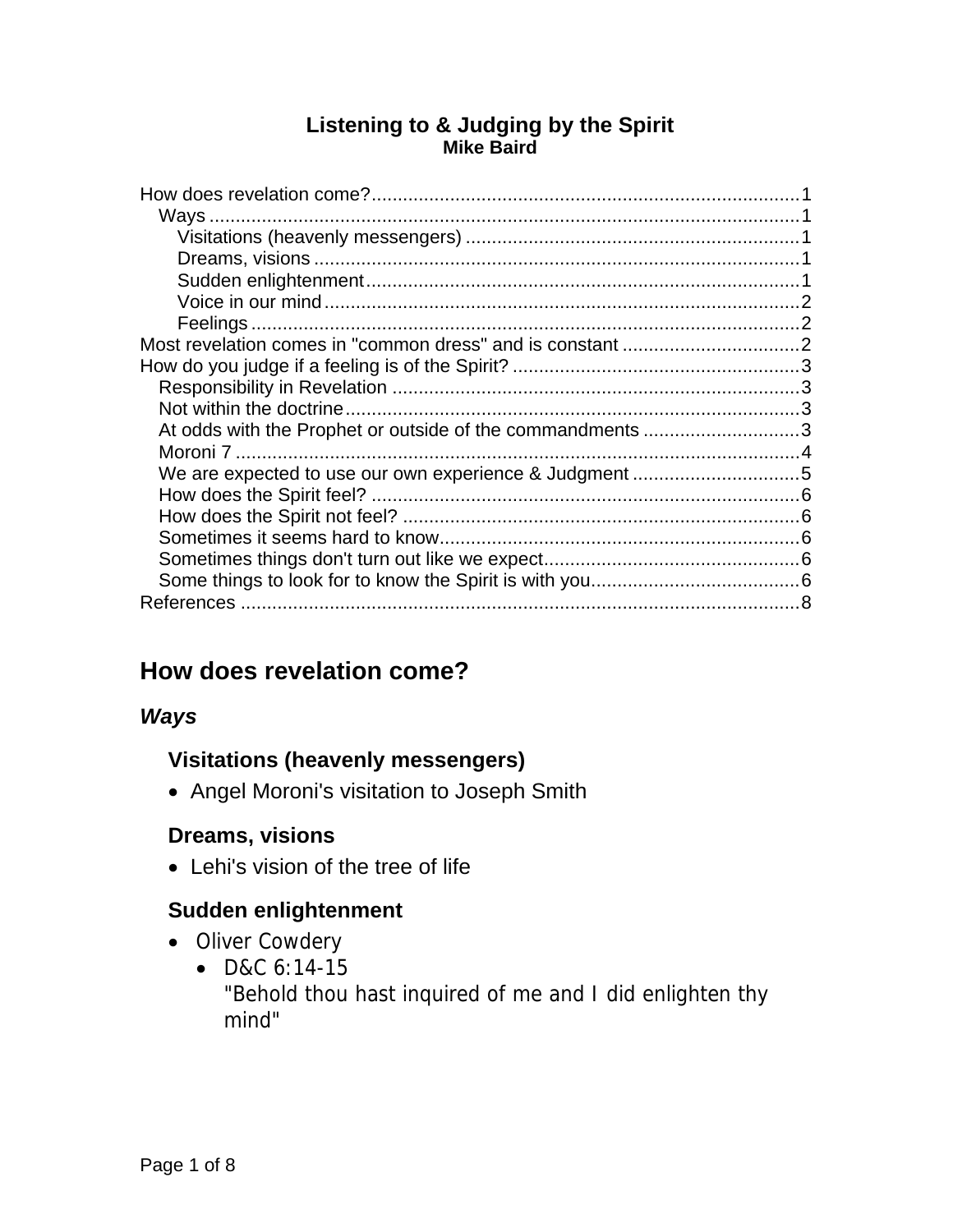# **Voice in our mind**

 $\bullet$  Enos 1:10

"And while I was thus struggling in the spirit, behold, the voice of the Lord came into my mind again"

• President Marion G Romney (speaking of Enos) "This is a very common means of revelation. It comes into one's mind in words and sentences. With this medium of revelation I am personally well acquainted." (April 1964 Conference Report, pg 124)

# **Feelings**

• Boyd K Packer

"We do not have the words (even the scriptures do not have words) which perfectly describe the Spirit. The scriptures usually use the word voice, which does not exactly fit. These delicate, refined spiritual communications are not seen with our eyes nor heard with our ears.… It is a voice that one feels more than one hears…." (A Watchman on the Tower , pg 279)

• 1 Nephi 17:45

"… he hath spoken unto you in a still small voice, but ye were past *feeling*, that ye could not *feel* his words"

# **Most revelation comes in "common dress" and is constant**

• Boyd K Packer

"I have come to know that inspiration comes more as a feeling than as a sound." (A Watchman on the Tower , pg 279)

- President Spencer W Kimball "Some have no ear for spiritual messages…when they come in common dress…Expecting the spectacular, one may not be fully alerted to the *constant* flow of revealed communication **"**(Teachings of Spencer W Kimball, p. 457)
- My personal observation:
	- I have noticed that revelation is there if I but look
	- Feelings are the "common dress" method of revelation
	- President Dalton when I was made Bishop "trust your feelings"
	- We need to learn how to recognize revelation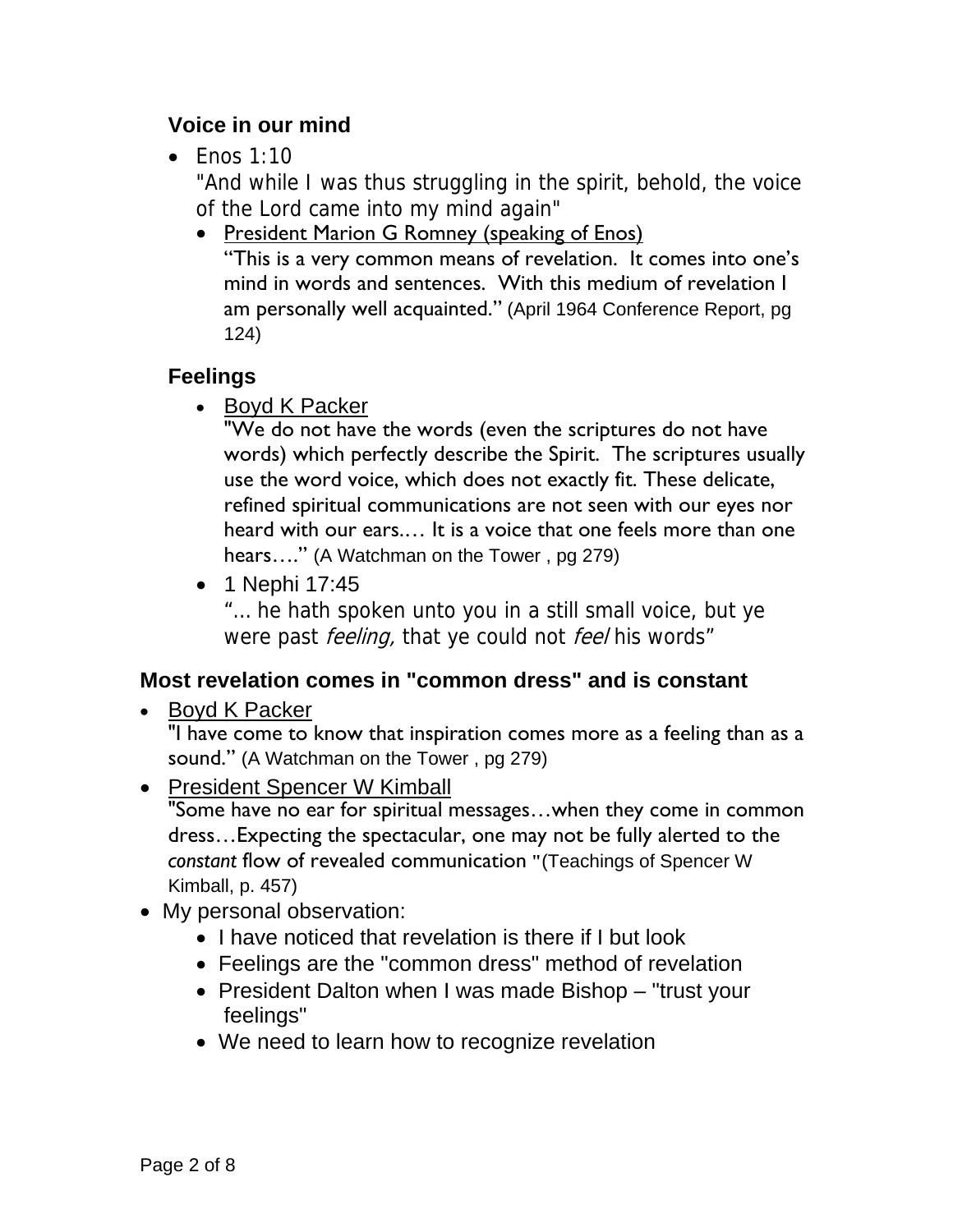# **How do you judge if a feeling is of the Spirit?**

- 3 easy tests to eliminate if not from God
- "plain as dark and light" way to judge of from God or Satan
- Then there are harder situations
	- Choices between multiple "good"
	- Choices where there is no clear good or evil
	- Choices where we are expected to use our own judgment

#### *Responsibility in Revelation*

- If outside of my circle of responsibility then it is clearly not revelation from God
	- D&C 42:11
	- Bishop Baird will not receive revelation for the Murray Hill Ward

#### *Not within the doctrine*

- If at odds with established church doctrine then it is not from God
	- Bishop Baird will not receive revelation to change tithing for Cooper Mt Ward members to mean 10% of what's left in your bank account at the end of the month

#### *At odds with the Prophet or outside of the commandments*

- If it is at odds with the guidance of the Prophet is not from God
	- Bishop Baird is not going to receive revelation that it is OK to have tattoos or to take illegal drugs
	- There are no "exception clauses" for teenagers
- If it is against a commandment of God then not from God
	- Bishop Baird is not going to receive revelation that I don't need to pay tithing or that the law of chastity doesn't matter.
	- Rarely if ever will we be asked to step out of bounds
		- Nephi & Laban example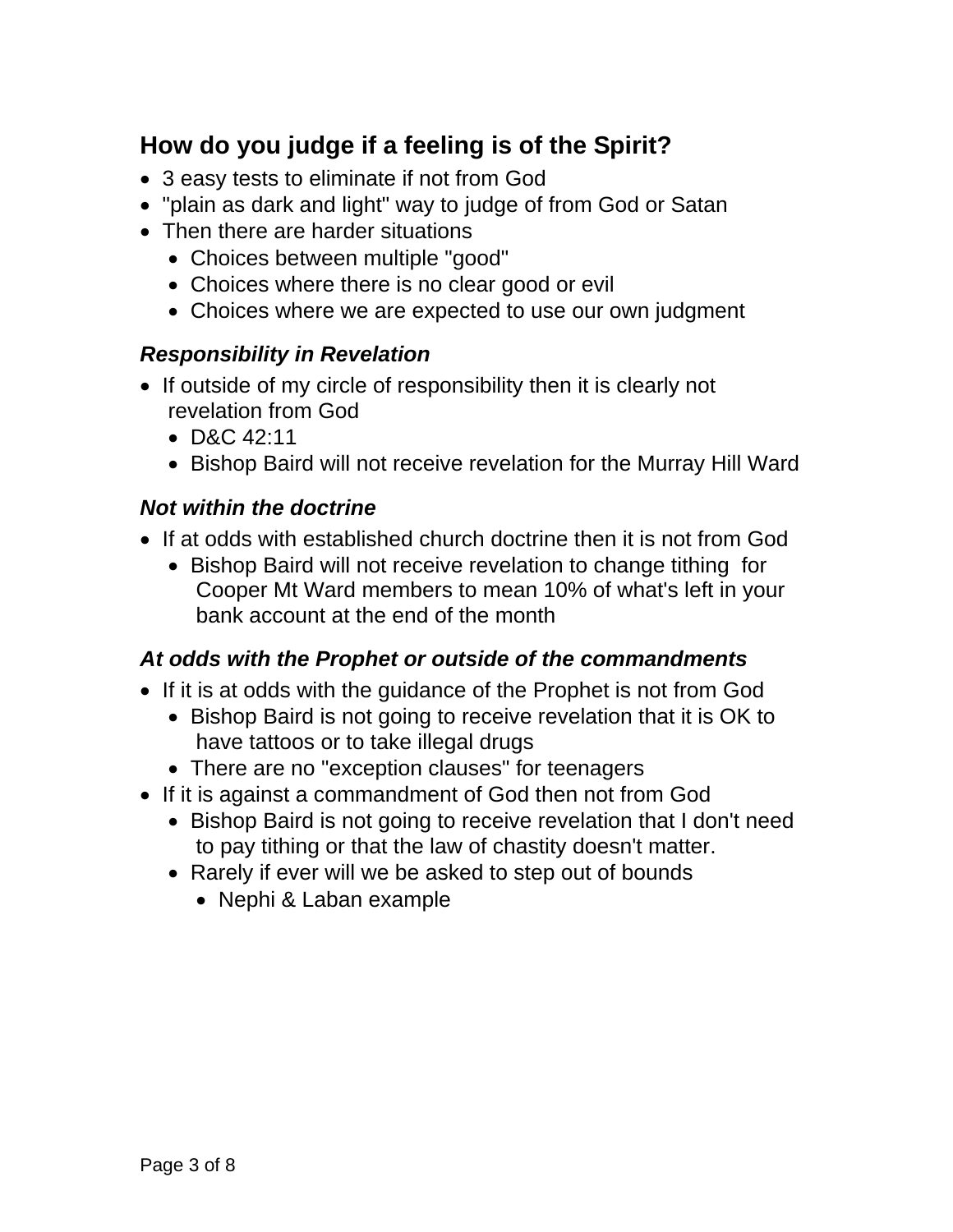# *Moroni 7*

- Moroni 7:12-18
	- $\bullet$  v12
		- Alma 5:40 (Amulek) Whatsoever is good...
	- $\bullet$  v13
		- 2 Nephi 33:10 (Nephi) Words of Christ ...
	- $\bullet$  v14
		- $\bullet$  Isaiah 5:20 (2 Nephi 15:20) Woe unto those....
	- $\bullet$  v15
	- $\bullet$  v16
		- D&C 84:45-47 Spirit enlighteneth every man
		- D&D 88:7-13 Light of Christ
		- As members we have the gift of the Holy Ghost  $-$  a higher endowment of the Spirit
	- $\bullet$  v17
	- $\bullet$  v18
		- Alma 41:12-15 restoration
- Examples
	- Len Ogden
	- $\bullet$  Henry B Eyring

"The warning not to judge what is of God to be evil nor what is from the devil to be good is a helpful caution to those of us who would help the young learn to choose the right. They will see some choices as good, or at least neutral, which we may see at first as evil. Before we begin to force a choice with what authority we may have, it will be wise to apply the test found in Moroni ourselves. More than once I have been restrained and more than once I have been energized to action by those practical rules. What I at first thought was evil became clear to me as being neutral. And what I had thought was neutral was revealed to me as inviting to do evil. And when the teenager knew I would apply the test myself in humility, it was more likely that they would try the test for themselves." (Henry B. Eyring, "A Life Founded in Light and Truth," Ensign, July 2001, 6)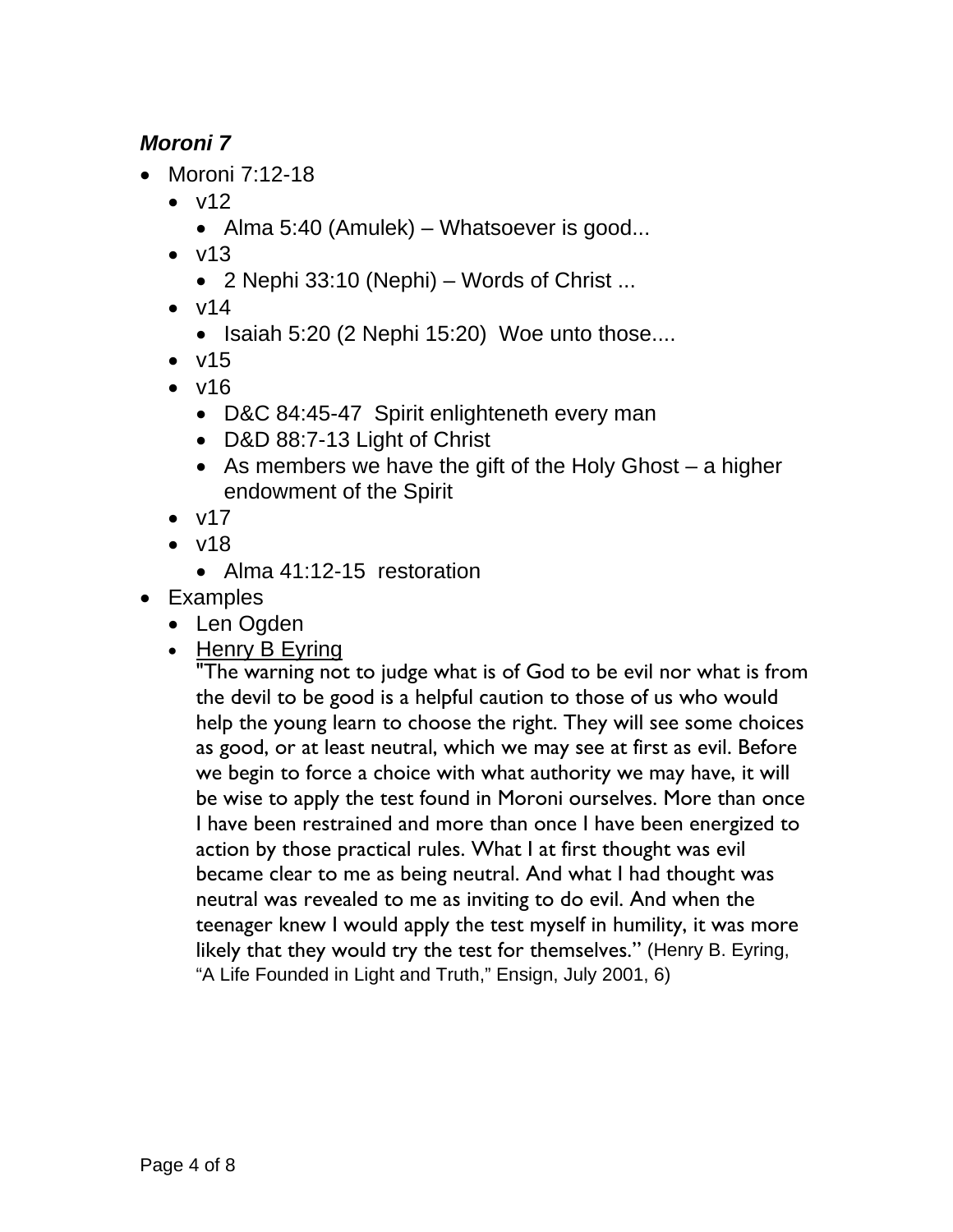#### *We are expected to use our own experience & Judgment*

- Trivial matters Use our own experience & judgment
	- Dallin H Oaks

" Similarly, the Spirit of the Lord is not likely to give us revelations on matters that are trivial. I once heard a young woman in testimony meeting praise the spirituality of her husband, indicating that he submitted every question to the Lord. She told how he accompanied her shopping and would not even choose between different brands of canned vegetables without making his selection a matter of prayer. That strikes me as improper. I believe the Lord expects us to use the intelligence and experience He has given us to make these kinds of choices." ("Revelation," New Era, Sept. 1982, 38)

- Many choices we know what to choose
- Our feelings will let us know
- If it is important the Spirit will guide us
	- We have the gift of the Holy Ghost
		- Our feelings will let us know
	- Boyd K Packer

"We should go about our life in an ordinary, workaday way, following the routines and rules and regulations that govern life.… [These] are valuable protection. Should we stand in need of revealed instruction to alter our course, it will be waiting along the way as we arrive at the point of need." (A Watchman on the Tower , pg 279)

#### Dallin H Oaks

"If the choice is important for reasons unknown to us, such as the ... choice between two cans of vegetables when one contains a hidden poison, the Lord will intervene and give us guidance. Where a choice will make a real difference in our lives—obvious or not—and where we are living in tune with the Spirit and seeking its guidance, we can be sure that we will receive the guidance we need to attain our goal. The Lord will not leave us unassisted when a choice is important to our eternal welfare." ("Revelation," New Era, Sept. 1982, 38)

• Summary: We should make choices using our judgment and experience but should be constantly be "listening" for the Spirit to give us guidance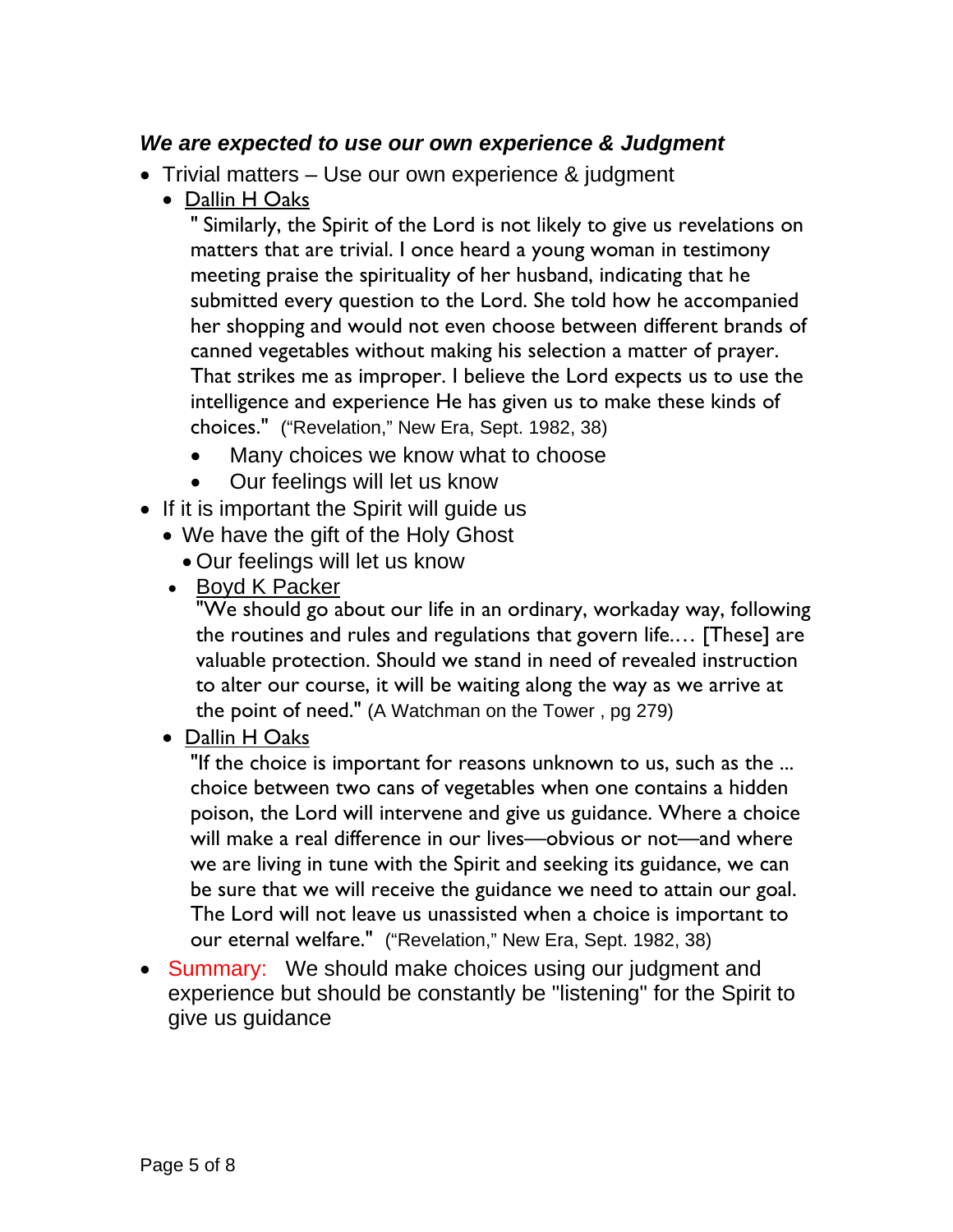#### *How does the Spirit feel?*

- Words to describe "right"
	- Centered
	- Settled (President Dalton)
	- Peace, calm
	- Harmony
	- Resonates with my spirit

#### *How does the Spirit not feel?*

- Words to describe "wrong"
	- stirred up (what was Satan always doing to the Lamanites)
	- unsettled
	- anger, strife
	- sensual
	- Off key
	- Dissonance with my spirit

#### *Sometimes it seems hard to know*

- How do I separate the natural feelings of anxiety from "stirred up"?
	- Example of buying a house
	- "Trying on shoes test"

# *Sometimes things don't turn out like we expect*

- What about when I feel that I've followed the Spirit and things do not turn out the way I thought?
	- Sometimes we begin to doubt ourselves
	- $\bullet$  D&C 6:22 23 "... Did I knot speak peace to your mind concerning the matter?.."

# *Some things to look for to know the Spirit is with you*

• John H Groberg

"But how do you know when the Spirit is prompting you? Here is a short list, modified from a Seminary outline, of some ways to know. Of course, all the items won't apply all the time. We each have our ups and downs. But as general guides, you will find the list helpful." ("Investing for Eternity," Ensign, Apr. 1986, 68)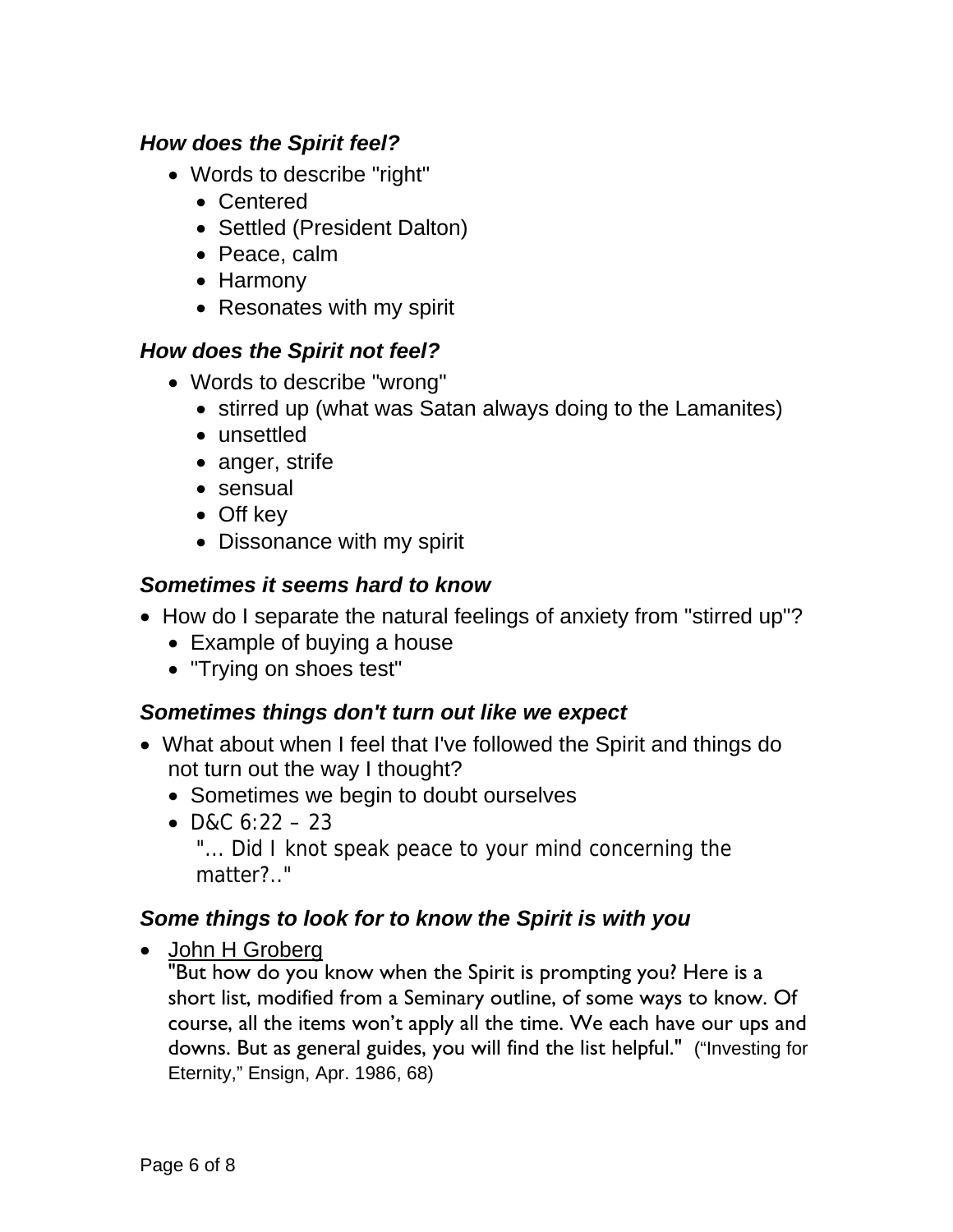| When You Have the Spirit                                                                                            | When You Do Not Have the Spirit                                                                           |
|---------------------------------------------------------------------------------------------------------------------|-----------------------------------------------------------------------------------------------------------|
| 1. You generally feel happy and calm.                                                                               | You may feel unhappy, depressed, confused,<br>frustrated most of the time.                                |
| 2. You feel full of light.                                                                                          | You may feel heavy, full of darkness.                                                                     |
| 3. Your mind is clear.                                                                                              | Your mind may be muddled.                                                                                 |
| 4. You feel love for the Lord and others.                                                                           | You may feel empty, hollow, cold inside.                                                                  |
| 5. You feel generous.                                                                                               | You may feel selfish, possessive, self-centered.                                                          |
| 6. Nobody can offend you.                                                                                           | You may be offended easily.                                                                               |
| 7. You are very forgiving and kind.                                                                                 | You may usually be on the defensive.                                                                      |
| 8. You feel confident in what you do.                                                                               | You may become discouraged easily.                                                                        |
| 9. You don't mind others seeing what you are<br>doing.                                                              | You may become secretive, evasive.                                                                        |
| 10. You want to be with those who love you-<br>especially family members.                                           | You may want to be alone most of the time.<br>You avoid others-especially family members.                 |
| 11. You are glad when others succeed.                                                                               | You may be envious almost constantly of what<br>others do and what they have.                             |
| 12. You want to help others be happy, even<br>those opposed to you.                                                 | You may want to get even and show others up.                                                              |
| 13. You willingly perform Church work.                                                                              | You may feel hesitant, unworthy, and unwilling<br>to perform Church ordinances.                           |
| 14. You feel like praying and reading the<br>scriptures.                                                            | You may not want to pray or read scriptures.                                                              |
| 15. You wish you could keep all the Lord's<br>commandments.                                                         | You may find the commandments of God and<br>rules of the family bothersome, restricting, or<br>senseless. |
| 16. You usually control your appetites and<br>emotions. You are calm and control your<br>speech; you feel no anger. | You may be a slave to your appetites. You give<br>way to strong anger and outspokenness.                  |
| 17. You generally feel a deep desire to help<br>others-usually in a way no one else will know<br>about.             | When you help others, your main desire may<br>be to have your actions noticed.                            |
| 18. You speak and think good about others.                                                                          | You are critical of others, especially family<br>members and those in authority.                          |
| 19. You feel sorrow when others have problems<br>and sincerely desire to help them.                                 | You may often question others' motives and<br>secretly delight in others' problems.                       |
| 20. You realize that your thoughts and your<br>actions are open to God.                                             | You may feel that what you do and think is only<br>your business and no one else knows or cares.          |